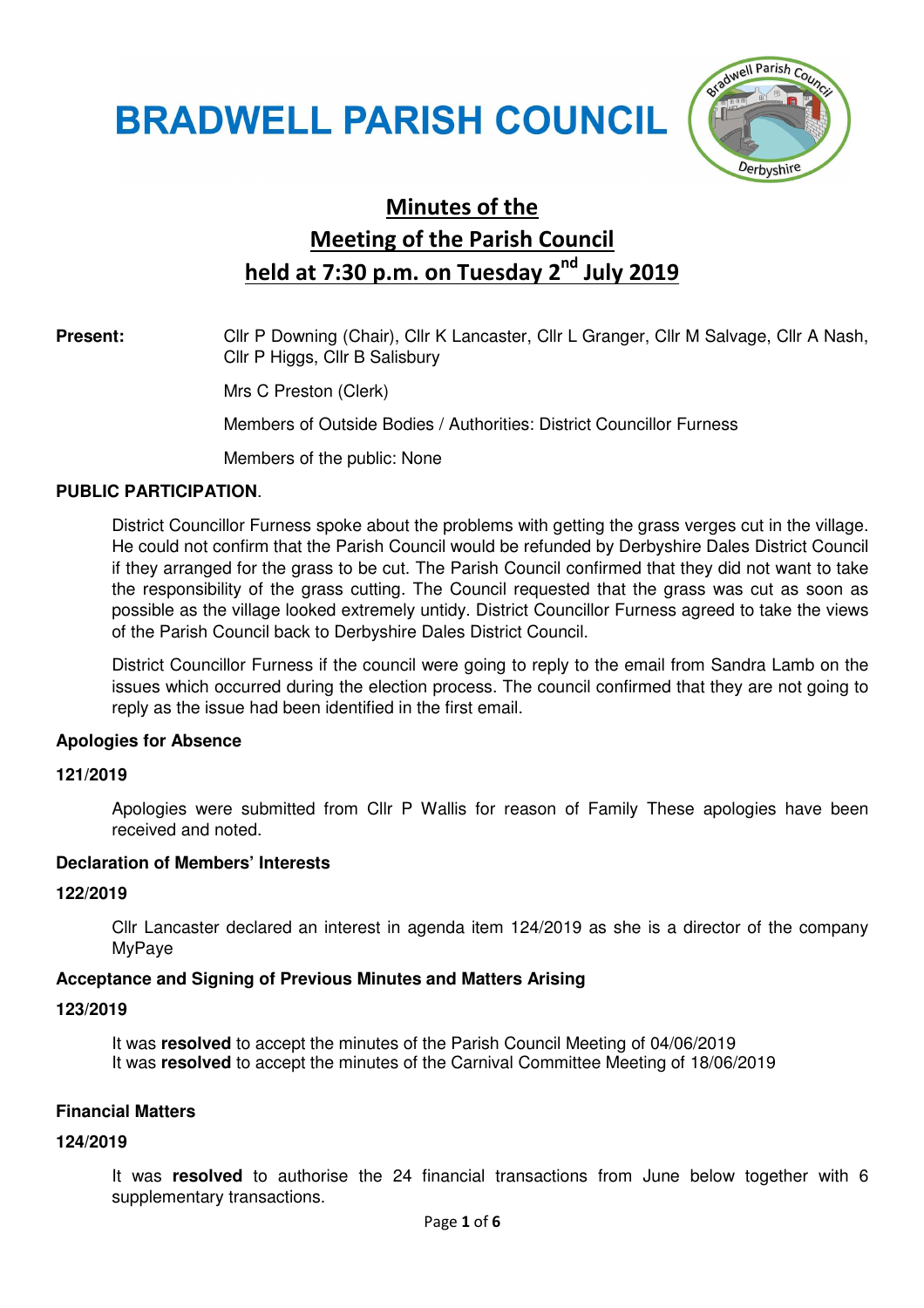| Ref             | <b>Payee</b>                           | <b>Description</b>                                             | <b>Amount</b> | <b>Cheque</b>       |
|-----------------|----------------------------------------|----------------------------------------------------------------|---------------|---------------------|
| 01              | C Preston                              | Salary and expenses                                            | 731.41        | <b>BACS</b>         |
| 02              | <b>Cllr Lancaster</b>                  | Xero monthly payment                                           | 26.40         | <b>BACS</b>         |
| 03              | E.ON                                   | Monthly electricity charge                                     | 7.00          | Direct Debit        |
| 04              | C Preston                              | Key safe                                                       | 15.00         | <b>BACS</b>         |
| 05              | A Harrison                             | <b>Carnival Queens</b><br>expenses                             | 308.24        | 101165              |
| 06              | <b>Nest</b>                            | Pension payment for<br><b>Clerk</b>                            | 49.02         | <b>Direct Debit</b> |
| 07              | Markovitz Ltd                          | Caretaking supplies                                            | 13.60         | 101167              |
| 08              | Mr A Oldfield                          | <b>Bulbs and Flowers for</b><br>village pots                   | 162.00        | 101166              |
| 09              | C Preston                              | Nest payments for April &<br>May - not paid by direct<br>debit | 115.47        | <b>BACS</b>         |
| 10              | <b>HMRC</b>                            | Employers and employee<br>NI contributions                     | 8.04          | <b>BACS</b>         |
| $\overline{11}$ | Mr G E Davies                          | Grass cutting inc. Peace<br>Garden May 19                      | 350.00        | <b>BACS</b>         |
| 12              | C Preston                              | Carnival expenses - High<br>viz vests                          | 67.19         | <b>BACS</b>         |
| 13              | <b>Knowles Warwick</b>                 | Audit fees 2018/18<br>accounts                                 | 900.00        | <b>BACS</b>         |
| 14              | Simon Hill                             | Caretaking activities                                          | 340.00        | <b>BACS</b>         |
| 15              | <b>Castleton Silver</b><br><b>Band</b> | Gala - Musical<br>Entertainment                                | 200.00        | 101168              |
| 16              | <b>Buxton Billerettes</b>              | Gala - Entertainment                                           | 200.00        | 101169              |
| 17              | St Johns<br>Ambulance                  | Gala - First Aid Cover                                         | 165.60        | 101170              |
| 18              | Luxury Loos                            | Gala - Toilet Hire                                             | 270.00        | 101171              |
| 19              | Mr A Gillott                           | Gala - Erection of<br><b>Bunting</b>                           | 200.00        | 101172              |
| 20              | Hope Valley<br>College                 | Gala - Hire of Chairs                                          | 150.00        | 101173              |
| 21              | <b>Michel Desmond</b>                  | Gala - Man and Van                                             | 175.00        | 101175              |
| 22              | The Red Barrows                        | Gala - Entertainment                                           | 200.00        | 101176              |
| 23              | Ambassadors<br>Showband Derby          | Gala - Musical<br>Entertainment                                | 475.00        | 101177              |
| 24              | Hathersage<br><b>Brass Band</b>        | Gala - Musical<br>Entertainment                                | 250.00        | 101178              |
| 25              | Allsortz                               | Gala - Children's                                              | 295.00        | 101179              |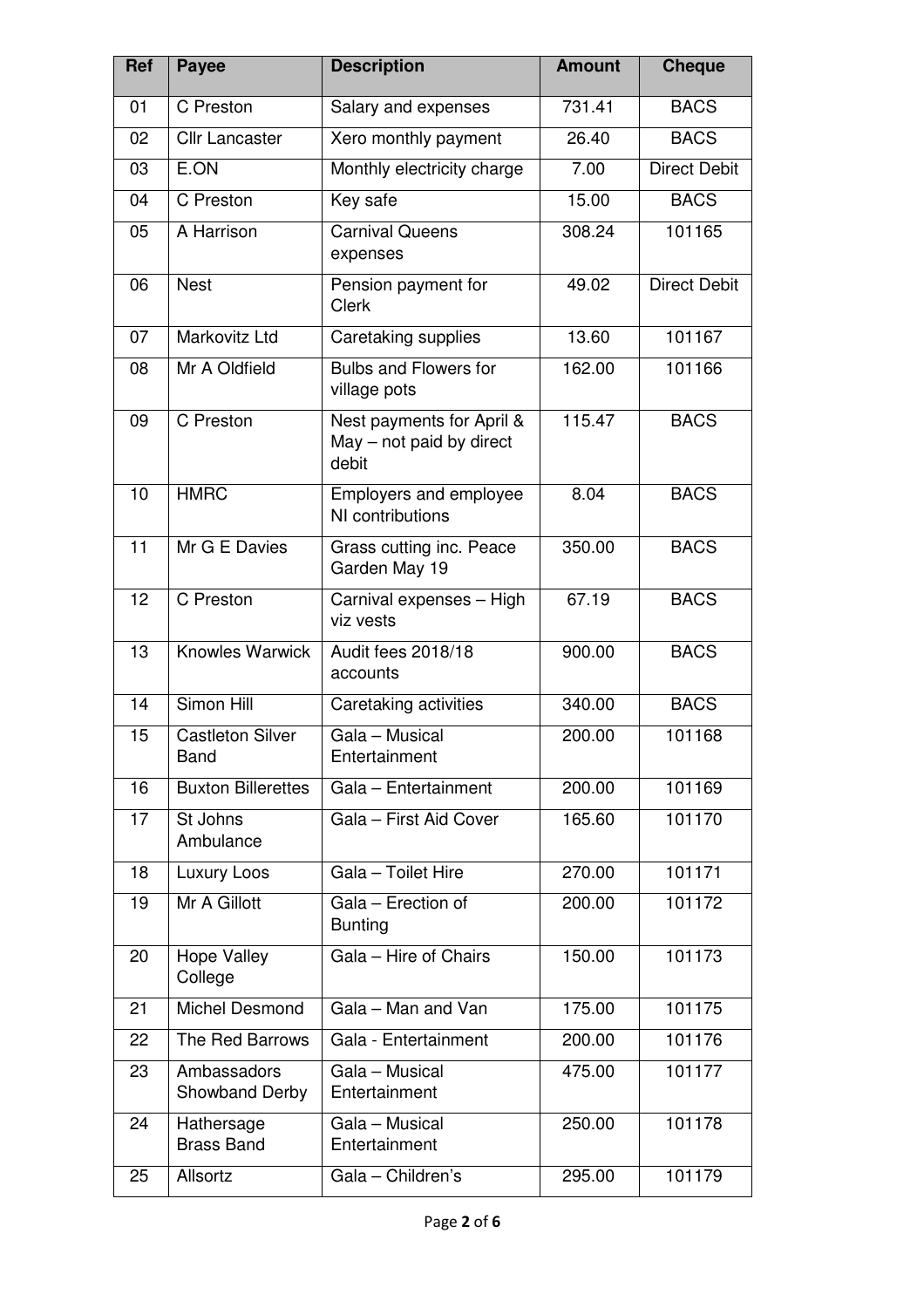|                               | Entertainment         | Entertainment                                                                                             |        |                     |
|-------------------------------|-----------------------|-----------------------------------------------------------------------------------------------------------|--------|---------------------|
| <b>Supplementary Payments</b> |                       |                                                                                                           |        |                     |
| 26                            | C Preston             | Carnival bunting                                                                                          | 261.59 | <b>BACS</b>         |
| 27                            | Cllr Salvage          | Youth activities July 19                                                                                  | 90.00  | <b>BACS</b>         |
| 28                            | <b>NEST</b>           | Pension payment June 19                                                                                   | 52.52  | <b>Direct Debit</b> |
| 29                            | A & P Cleaners        | Cleaning of public amenities                                                                              | 210.00 | <b>BACS</b>         |
| 30                            | G E Davies            | Grass cutting June 19                                                                                     | 300.00 | <b>BACS</b>         |
| 31                            | St Johns<br>Ambulance | Carnival payment - Final<br>invoice received - amount<br>increased since last year -<br>additional amount | 36.00  | Cheque              |

#### **Other Financial Matters**

#### **125/2019**

It was agreed to sign the bank mandate to pay Nest payments by Direct Debit

#### **126/2019**

It was resolved to write to A & P Cleaning services and request an explanation for the proposed price increase. It was agreed to propose a two-year agreement with no additional price increase until the end of the two years

**ACTION:** Clerk to update contract and write to A & P Cleaning services

#### **137/2019**

The council considered the S137 grant application from Bradwell Wakes Week for funding to run events during Wakes week and decided that the application did not meet the conditions required to award an S137 grant

However, the council decided that they did want to support the group and resolved to fund some of their costs, up to a value of £350, for this year only out of the carnival budget

**ACTION:** The clerk is to contact the group of the decision and work with them to purchase some of the items they require

#### **Parish Council Processes**

#### **138/2019**

The council considered the opportunity to join the Derbyshire Association of Local Council's Executive Committee and there were no applications from the council

#### **139/2019**

Cllr Granger advised the council that the parish statements are very important documents. They are planned to be used in looking at the impact of visitors to communities in the Peak Park and how to maintain sustainable and thriving villages

Cllr Higgs has reviewed the document and identified some parts of the Neighbourhood Plan, which has been agreed by the village, which could be added to the statement. It was agreed that Cllr Higgs would distribute the plan to all councillors so they could review and comment where necessary. All councillors to review and comment by the end of the month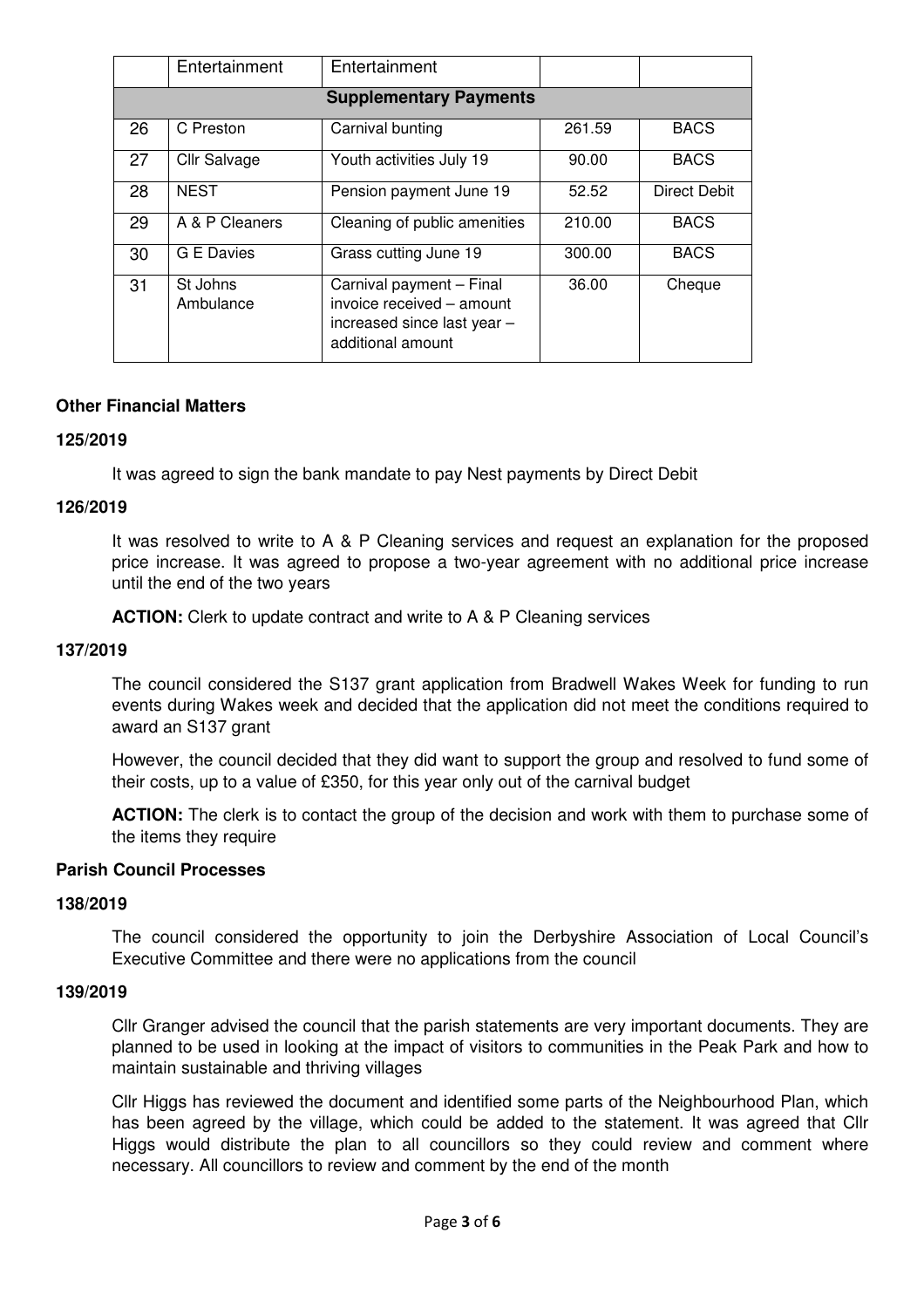**ACTION:** Cllr Higgs to distribute the amended document to all councillors. All councillors to review and send their comments to Cllr Higgs

### **Parish Issues / Initiatives**

#### **140/2019**

It was resolved that a drinking fountain will be installed at the end of the toilet block. It was agreed to investigate if there is a grant for proving drinking water which will avoid the use of single use plastics.

It was agreed that Cllr Higgs would work with Cllr Salvage to identify the best location and fixing for the fountain

**ACTION:** Cllrs Higgs and Salvage to identify the best location and fixing for the fountain

#### **141/2019**

It was resolved to install signs on the railings with 5-meter spacings requesting considerate parking due to it being a bus route. It was also resolved to change the No Dogs Allowed signs on the entrance to the Council owned areas.

**ACTION:** Clerk to advise sign manufacture of the additional requirements

It was resolved to install a road sign identifying the village as it is approached along Stretford Road.

**ACTION:** Clerk to advise some options at the next council meeting

# **Parish Playing Fields, Open Spaces and Village Caretaking**

#### **142/2019**

Cllr Salisbury advised that a meeting was scheduled with Fisher German, representatives of Severn Trent Water for 15<sup>th</sup> July 2019. It was agreed that there would be a pre meeting to agree an agenda for the meeting

**ACTION:** Cllr Salisbury to organise a meeting of the relevant councillors and agree an agenda which the clerk can send to Fisher German

#### **143/2019**

The council considered a request from Bradwell Wakes Week for permission to use the town bottom playing field as a start and finish point for the fun run on Saturday 10th of August starting at 6.00pm finishing at 7.30pm. The council **resolved** to give permission for the event to proceed as requested

#### **Highways & Rights of Way (Guide Time 2 minutes)**

#### **144/2019**

The council considered request for comment on Street Naming & Numbering of a new development – on land off Bradwell Head Road, Bradwell. The council discussed some names, but It was resolved to inform the residents of the request and give them an opportunity to comment by writing a piece for the August edition of Bradwell News.

It was decided that the final choice would be made at the AGM of the Community Land Trust at the end of September 2019

**ACTION:** Cllr Downing to write a piece for the August edition of Bradwell News.

**ACTION:** Cllr Nash to add this item to the agenda for the AGM of the Community Land Trust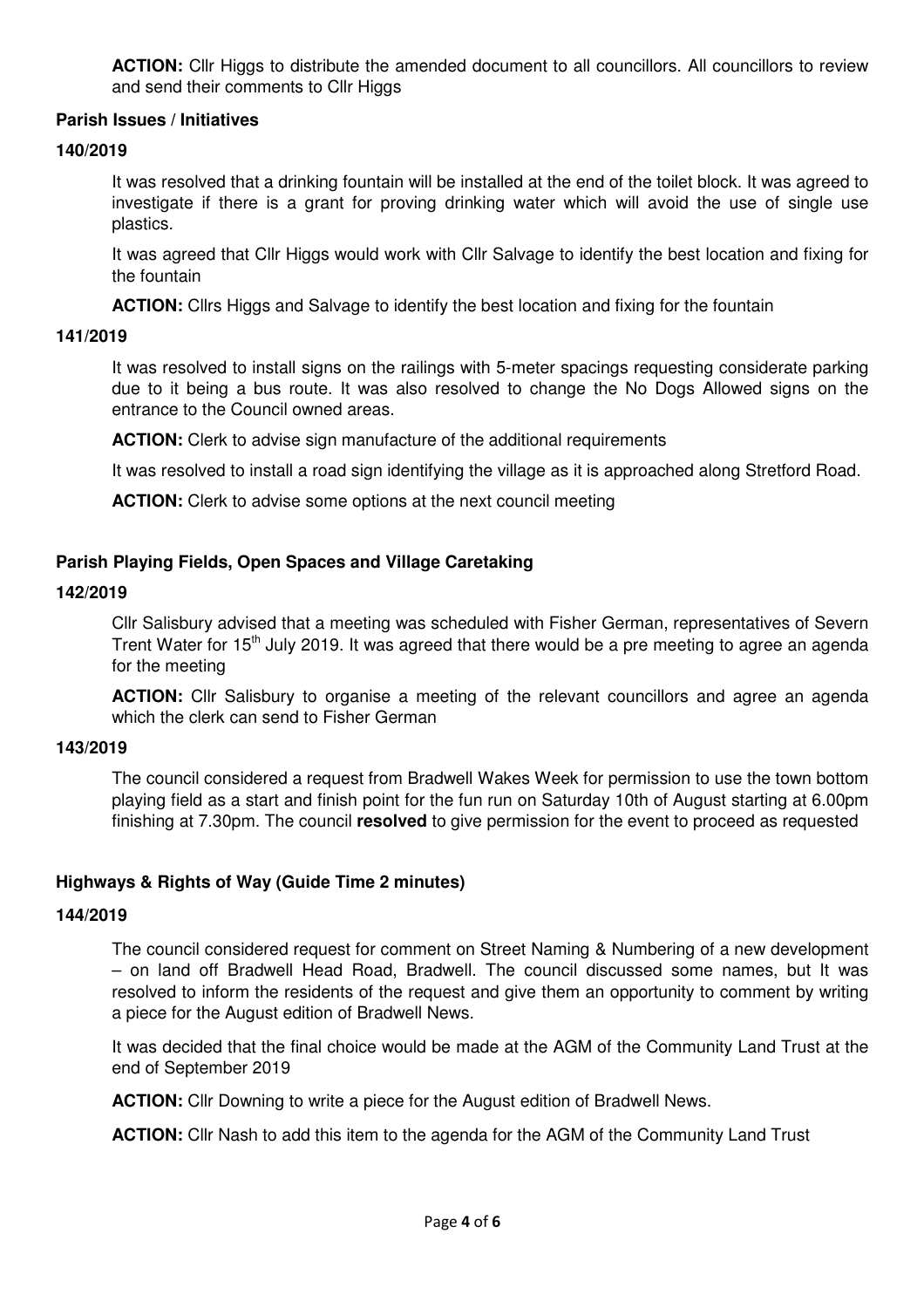# **PDNPA and Planning Applications**

# **145/2019**

Planning Applications

| <b>Type</b> | Date of<br>Application /<br><b>Notice</b> | Reference        | Property                                                         | Summary                                                                                                          |
|-------------|-------------------------------------------|------------------|------------------------------------------------------------------|------------------------------------------------------------------------------------------------------------------|
| Granted     | 08 April 2019                             | NP/DDD/0419/0369 | Raps<br>Building,<br>Netherside,<br><b>Bradwell</b>              | Replace rotten windows<br>and move the location of<br>the front door (The council<br>supported this application) |
| Withdrawn   | 5 June 2019                               | NP/DDD/0319/0273 | Field<br>adjoining<br><b>Michlow</b><br>Lane,<br><b>Bradwell</b> | Construction of an animal<br>shelter (The council<br>supported this application)                                 |

### **Other Partner Authorities / Agencies**

**Reports from Council Representatives on Outside Bodies / Attendance at External Meetings / Relationship with Local Authorities and Other Bodies** 

#### **Recent Meetings:**

#### **146/2019**

| <b>Date</b> | Event                                                   | <b>Council Representative(s)</b> |
|-------------|---------------------------------------------------------|----------------------------------|
| 06/06/2019  | High Peak and Hope Valley CRP annual general<br>meeting |                                  |

# **Future Meetings:**

#### **147/2019**

| <b>Date</b> | <b>Event</b>                                                       | <b>Council Representative(s)</b> |
|-------------|--------------------------------------------------------------------|----------------------------------|
| 15/07/2019  | Peak park parish forum management committee<br>meeting – venue TBA |                                  |

# **Publications / Information Received**

#### **148/2019**

Communications have already been circulated electronically.

# **Date of Next Meeting**

#### **149/2019**

The next meeting of the parish council is planned for Tuesday 13<sup>th</sup> August 2019 at 7.30p.m. in the Methodist Lounge, Towngate, Bradwell.